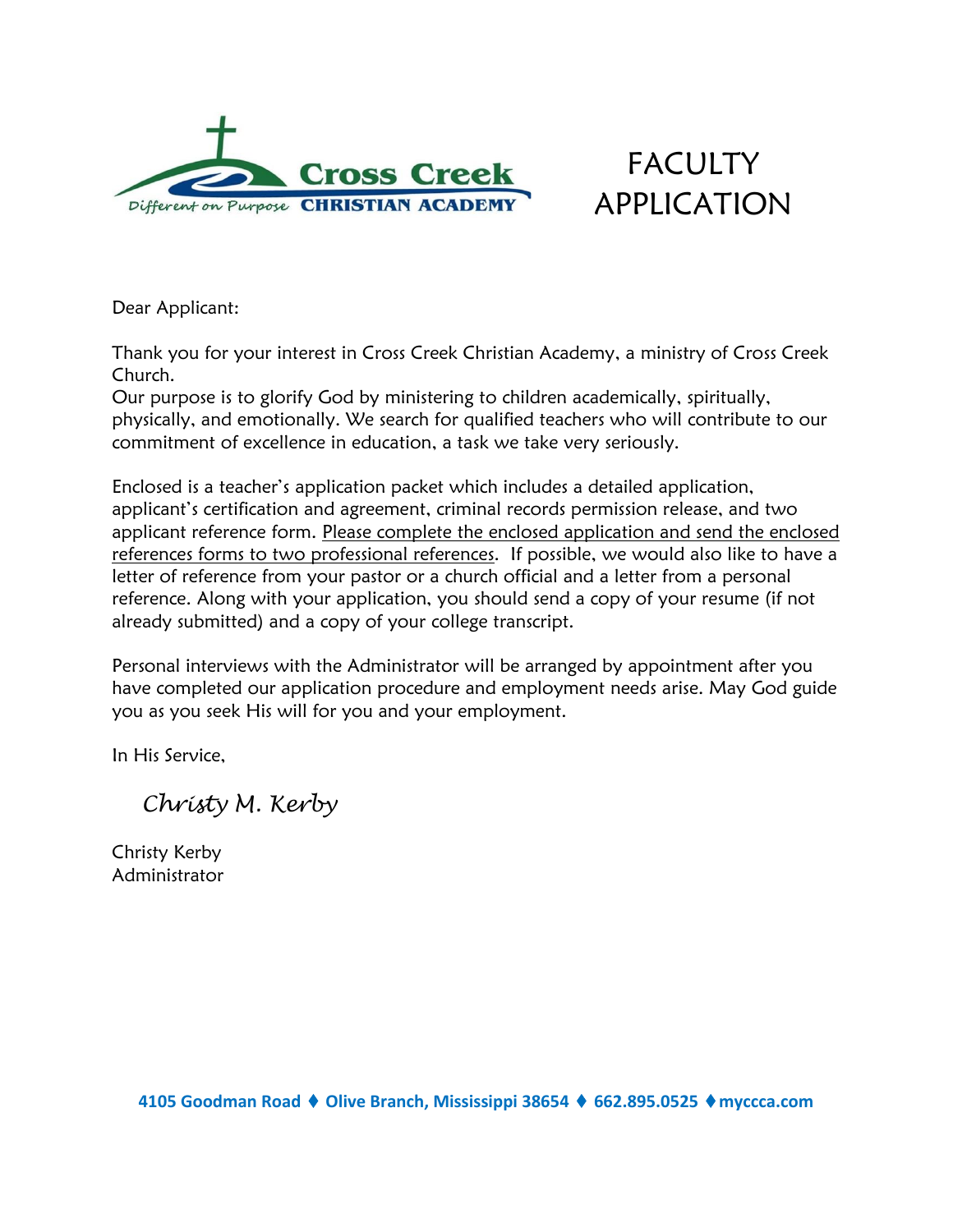

Application receipt date

Resume received

College transcript received

\_\_\_\_ Background check completed

# FACULTY APPLICATION

| Applcation Date: ____________________ |                                                                                                                                                                      |                    |                                                                                                                                      |  |  |
|---------------------------------------|----------------------------------------------------------------------------------------------------------------------------------------------------------------------|--------------------|--------------------------------------------------------------------------------------------------------------------------------------|--|--|
|                                       |                                                                                                                                                                      |                    |                                                                                                                                      |  |  |
|                                       |                                                                                                                                                                      |                    |                                                                                                                                      |  |  |
|                                       |                                                                                                                                                                      |                    |                                                                                                                                      |  |  |
| Marital Status: S M                   |                                                                                                                                                                      |                    |                                                                                                                                      |  |  |
| for second, and "3" for third.        | _____ Preschool-4K _______ Kindergarten<br><b>First Grade</b><br><b>Fourth Grade</b>                                                                                 | <b>Fifth Grade</b> | POSITION DESIRED: Please indicate the classes you are qualified to teach; mark "1" for first choice, "2"<br>Second Grade Third Grade |  |  |
|                                       | Middle School/High School<br>_____ English/Lang     _____ Bible<br>Math<br>List co-curricular activities in which you are interested (yearbook, sports, clubs, etc): | Science            | History<br>Other                                                                                                                     |  |  |
|                                       | the control of the control of the control of the control of the control of the control of                                                                            |                    |                                                                                                                                      |  |  |
| <b>EDUCATIONAL PREPARATION:</b>       | SCHOOL/STATE                                                                                                                                                         | <b>GRAD DATE</b>   | <b>DEGREE EARNED</b>                                                                                                                 |  |  |
|                                       | High School ________________________                                                                                                                                 |                    |                                                                                                                                      |  |  |
| College                               |                                                                                                                                                                      |                    |                                                                                                                                      |  |  |
| College                               |                                                                                                                                                                      |                    |                                                                                                                                      |  |  |
| Graduate                              |                                                                                                                                                                      |                    |                                                                                                                                      |  |  |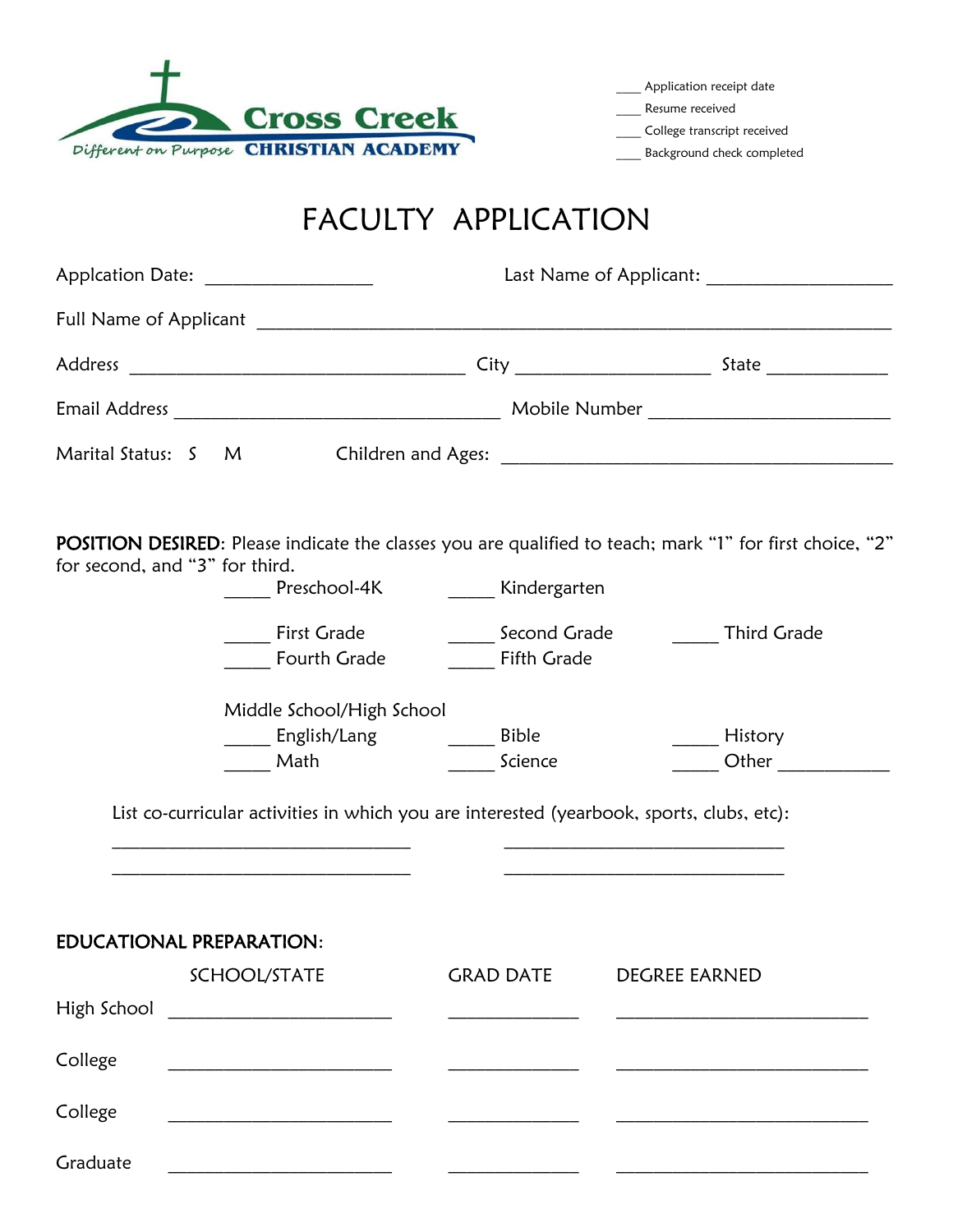## TEACHING & RELATED EXPERIENCE: Start with most recent

| 1.                        | DATES EMPLOYER/SCHOOL                                                                                          | <b>GRADE</b> | SUBJECT(S)                                                                                                           |
|---------------------------|----------------------------------------------------------------------------------------------------------------|--------------|----------------------------------------------------------------------------------------------------------------------|
|                           |                                                                                                                |              |                                                                                                                      |
|                           |                                                                                                                |              |                                                                                                                      |
|                           |                                                                                                                |              |                                                                                                                      |
|                           |                                                                                                                |              |                                                                                                                      |
|                           |                                                                                                                |              |                                                                                                                      |
|                           |                                                                                                                |              |                                                                                                                      |
|                           |                                                                                                                |              | <u> 1989 - Johann John Harrison, mars and de la partie de la partie de la partie de la partie de la partie de la</u> |
|                           |                                                                                                                |              |                                                                                                                      |
|                           |                                                                                                                |              |                                                                                                                      |
|                           |                                                                                                                |              |                                                                                                                      |
|                           |                                                                                                                |              |                                                                                                                      |
|                           | Reason for leaving: New York and Separate and Separate and Separate and Separate and Separate and Separate and |              |                                                                                                                      |
|                           | (Please continue on a separate sheet of paper if necessary)                                                    |              |                                                                                                                      |
|                           | Are you currently under an employment contract with another school? ______ Yes                                 |              | No                                                                                                                   |
|                           |                                                                                                                |              |                                                                                                                      |
| <b>INCOME:</b> (Required) |                                                                                                                |              |                                                                                                                      |
|                           | Current or Desired Salary __________________                                                                   |              | Minimum Salary Required _____________________                                                                        |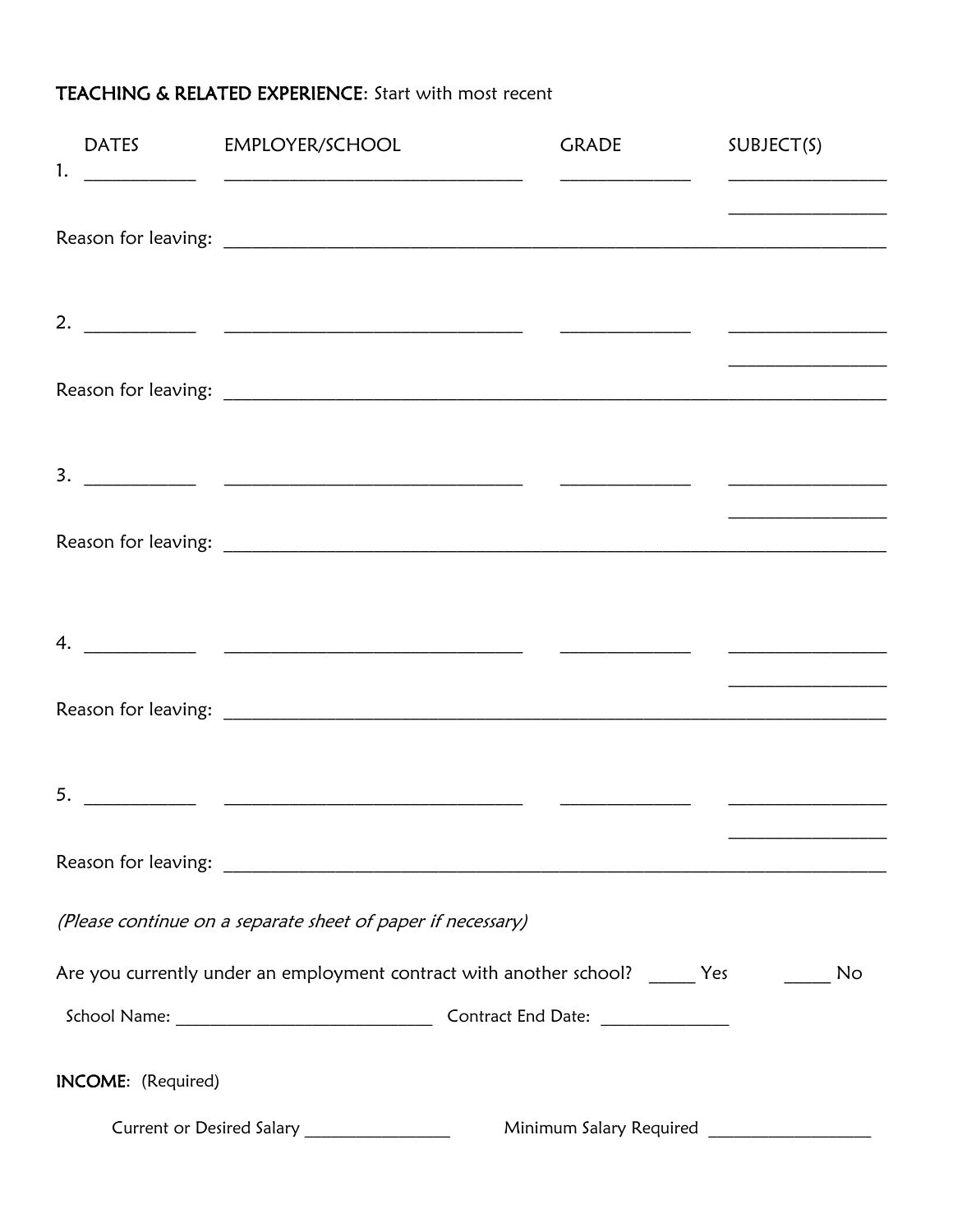REFERENCES: Please give the attached reference sheet to two professional references who have observed your work. You may also give additional professional references whom we could contact below:

| List two personal references whom we could contact:                     |                                                                                                                       |
|-------------------------------------------------------------------------|-----------------------------------------------------------------------------------------------------------------------|
|                                                                         |                                                                                                                       |
|                                                                         |                                                                                                                       |
|                                                                         |                                                                                                                       |
|                                                                         |                                                                                                                       |
|                                                                         | <u> 1989 - Andrea San Andrea Andrea Andrea Andrea Andrea Andrea Andrea Andrea Andrea Andrea Andrea Andrea Andrea </u> |
| PERSONAL PHILOSOPHY:<br>Why do you wish to teach in a Christian school? |                                                                                                                       |
|                                                                         |                                                                                                                       |
|                                                                         |                                                                                                                       |

 $\mathcal{L}_\mathcal{L} = \{ \mathcal{L}_\mathcal{L} = \{ \mathcal{L}_\mathcal{L} = \{ \mathcal{L}_\mathcal{L} = \{ \mathcal{L}_\mathcal{L} = \{ \mathcal{L}_\mathcal{L} = \{ \mathcal{L}_\mathcal{L} = \{ \mathcal{L}_\mathcal{L} = \{ \mathcal{L}_\mathcal{L} = \{ \mathcal{L}_\mathcal{L} = \{ \mathcal{L}_\mathcal{L} = \{ \mathcal{L}_\mathcal{L} = \{ \mathcal{L}_\mathcal{L} = \{ \mathcal{L}_\mathcal{L} = \{ \mathcal{L}_\mathcal{$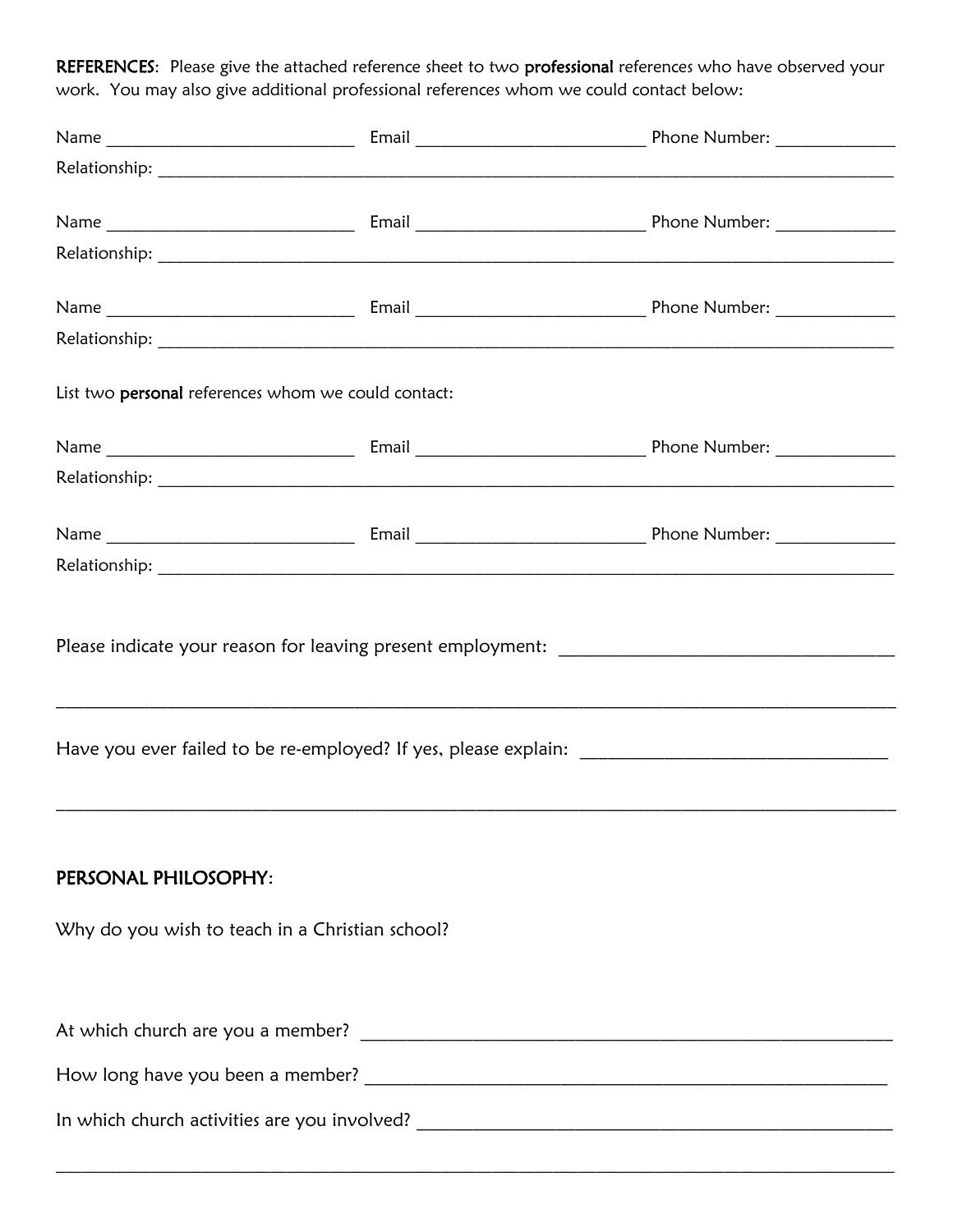If employed by Cross Creek Christian Academy, how would you seek to fulfill the teachings of Jesus Christ in your role as a member of the staff? What does it mean to you to "be saved"? Include your personal testimony and beliefs in your statement.

Please send a pastoral letter of reference to **c.kerby@myccca.com** or to Cross Creek Christian Academy.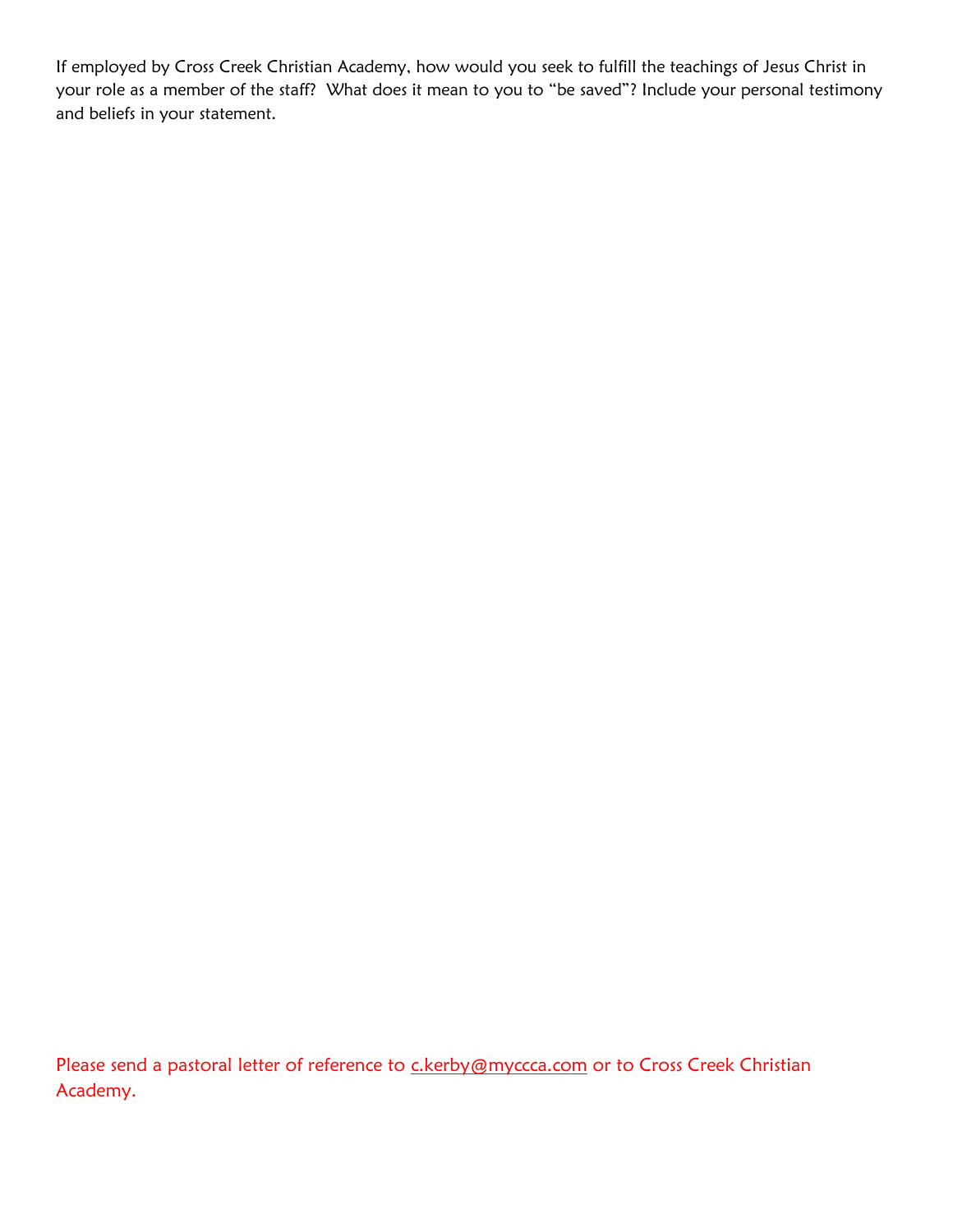#### APPLICANT'S CERTIFICATION AND AGREEMENT

Cross Creek Christian Academy does not discriminate in its employment practices against any person because of race, color, national or ethnic origin, gender, age, or disability. I understand that as a teacher at Cross Creek, I would model this practice with my students.

I hereby certify that the facts set forth in this initial application are true and complete to the best of my knowledge. I understand the falsification of any statement or a significant omission of fact will prevent me from being hired, or if hired, will subject me to immediate dismissal regardless of the time elapsed before discovery.

I voluntarily submit to and authorize background and criminal checks by federal and/or state authorities. I agree to fully cooperate in providing and recording as much information as necessary for such an investigation. I understand that any offer of employment that I may receive from the school is conditioned upon the receipt of education, background, and criminal information, which is satisfactory to the school. The school may refuse employment or terminate conditional employment if the school deems any information unfavorable or reflects adversely on the school or on me as a Christian role model.

If offered a position, I understand that the contract offered is for a one (1) year probationary period, at the conclusion of which, my position will be reviewed and a decision for future employment will be made on an annual basis each year following. Termination of employment may occur at any time if deemed necessary by the administration and/or school board. Termination of employment will result from failure to fulfill, as required, any term of employment or job responsibility.

I understand no right of tenure, presumption of continued employment, or any right of notice or nonrenewal of any subsequent contract is conferred or implied. I understand that this is only an application for employment and that no employment contract is being offered at this time.

I certify that I have carefully read and do understand the above statements.

\_\_\_\_\_\_\_\_\_\_\_\_\_\_\_\_\_\_\_\_\_\_\_\_\_\_\_\_\_\_\_\_\_\_\_\_\_\_\_\_\_\_ \_\_\_\_\_\_\_\_\_\_\_\_\_\_

Signature **Date**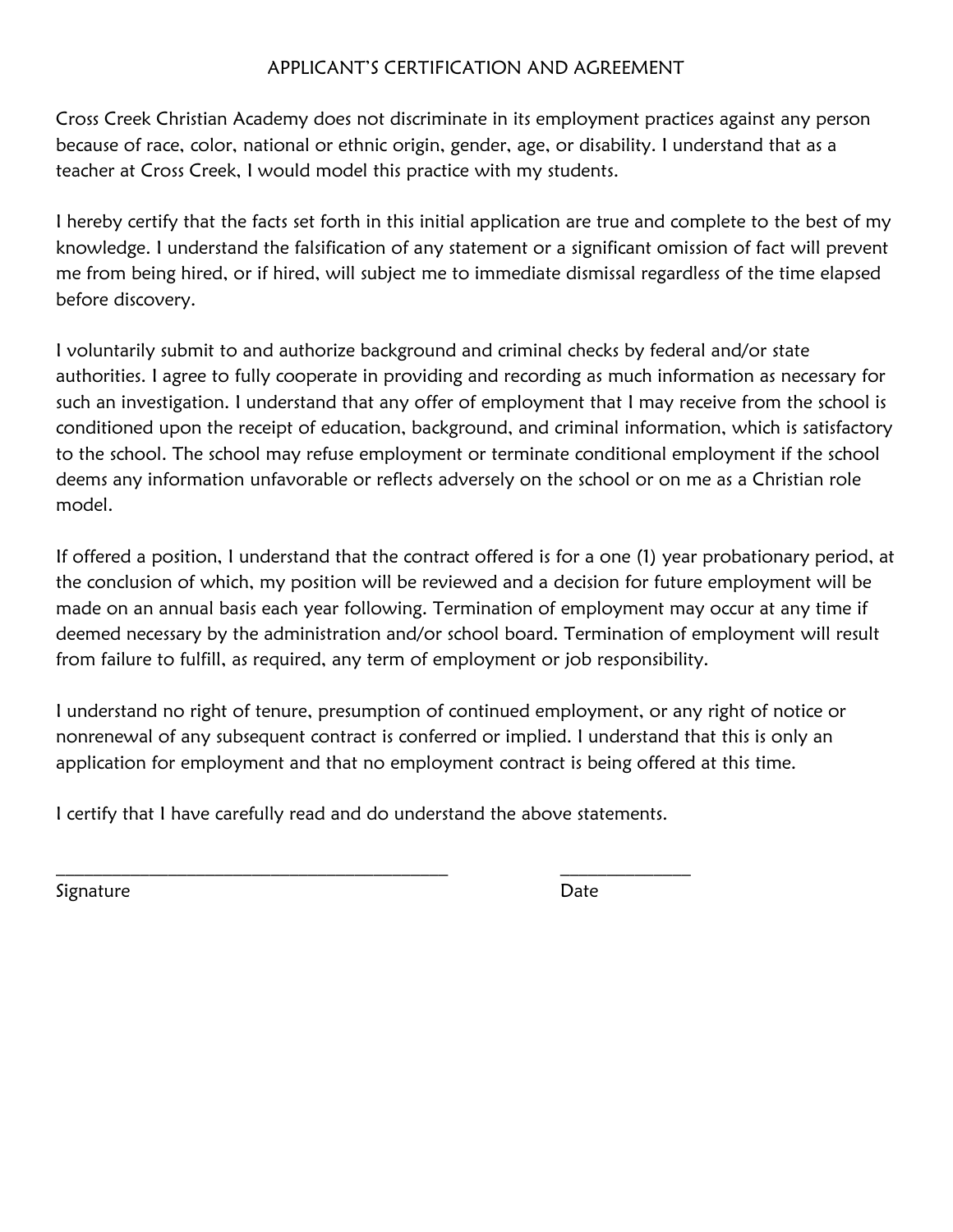#### PERMISSION FOR RELEASE OF INFORMATION FROM CRIMINAL RECORDS

I hereby give my permission for Cross Creek Christian Academy to obtain information from law enforcement files concerning any past criminal record that would include offenses with which I may have been charged or convicted.

I understand that the search will indicate whether or not a record exists. I further understand that, in the event such a record is found to exist, I will be notified by Cross Creek administration.

I understand that existence of such record does not necessarily require a termination of employment or a refusal of employment. I also understand that Cross Creek Christian Academy will be entitled to determine my fitness to be allowed unsupervised access to children. I understand that Cross Creek Christian Academy has the right to require this as a condition of employment.

I understand that this information will only be used for employment purposes and will not be shared with other persons or used for any other purpose.

| Signature: | <u> 1980 - Jan James James Barnett, fransk politik (d. 1980)</u> |      | Date: | <u> 1980 - Jan Barbarat, manala</u>                                                                                  |
|------------|------------------------------------------------------------------|------|-------|----------------------------------------------------------------------------------------------------------------------|
|            |                                                                  |      | SSN:  | <u> 1980 - Jan Barbara Barat, prima populație de la provincia de la provincia de la provincia de la provincia de</u> |
|            |                                                                  |      | DOB:  |                                                                                                                      |
|            |                                                                  |      |       |                                                                                                                      |
| 1.         | Previous Addresses:<br><u> 1980 - Johann Barbara, martin a</u>   |      |       |                                                                                                                      |
|            | Street                                                           | City | State | Zip Code                                                                                                             |
| 2.         |                                                                  |      |       |                                                                                                                      |
|            | Street                                                           | City | State | Zip Code                                                                                                             |
| 3.         |                                                                  |      |       |                                                                                                                      |
|            | Street                                                           | City | State | Zip Code                                                                                                             |
| 4.         |                                                                  |      |       |                                                                                                                      |
|            | Street                                                           | City | State | Zip Code                                                                                                             |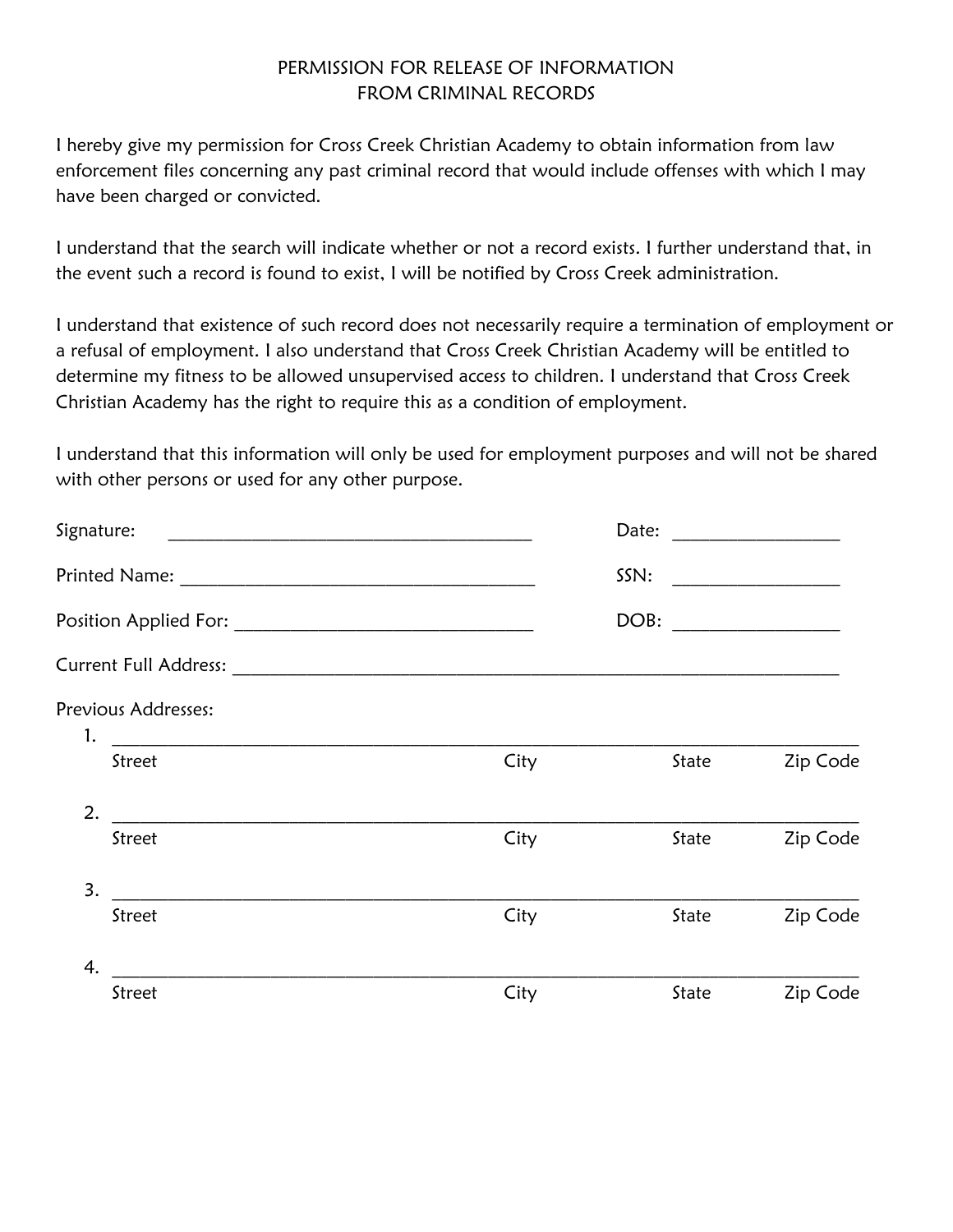#### CROSS CREEK CHRISTIAN ACADEMY APPLICANT REFERENCE FORM

| Applicant Name:                                                                                                                                                                                                                                   | Reference Name: Names |             |  |  |
|---------------------------------------------------------------------------------------------------------------------------------------------------------------------------------------------------------------------------------------------------|-----------------------|-------------|--|--|
| The above named applicant is applying for a teaching or substitute teaching position at Cross Creek Christian<br>Academy. Your name has been given as a reference. Your reply will remain confidential, open only to<br>administration employees. |                       |             |  |  |
| Please give an overall evaluation of each of these categories:<br>1 - Outstanding<br>2 - Good<br>3 – Acceptable/Average                                                                                                                           | 4 - Needs Improvement | 5 - Unknown |  |  |
| PERSONAL EFFICIENCY<br>A. Integrity                                                                                                                                                                                                               |                       |             |  |  |
| B. Physically and emotionally healthy                                                                                                                                                                                                             |                       |             |  |  |
| C. Dress reflects pride in appearance                                                                                                                                                                                                             |                       |             |  |  |
| D. Punctual and regular in attendance                                                                                                                                                                                                             |                       |             |  |  |
| TEACHING TECHNIQUE/SKILLS                                                                                                                                                                                                                         |                       |             |  |  |
| A. Knows subject matter                                                                                                                                                                                                                           |                       |             |  |  |
| B. Plans and executes lesson successfully                                                                                                                                                                                                         |                       |             |  |  |
| C. Provides for individual student needs                                                                                                                                                                                                          |                       |             |  |  |
| <b>CLASSROOM MANAGEMENT</b>                                                                                                                                                                                                                       |                       |             |  |  |
| A. Maintains clean and attractive classroom                                                                                                                                                                                                       |                       |             |  |  |
| B. Maintains control over students                                                                                                                                                                                                                |                       |             |  |  |
| C. Submits reports promptly, accurately                                                                                                                                                                                                           |                       |             |  |  |
| PROFESSIONAL ATTITUDE                                                                                                                                                                                                                             |                       |             |  |  |
| A. Communicates effectively with admin, parents, and students                                                                                                                                                                                     |                       |             |  |  |
| B. Has potential for growth and change                                                                                                                                                                                                            |                       |             |  |  |
| C. Discerns when to include admin in current situations                                                                                                                                                                                           |                       |             |  |  |
| D. Engages with coworkers and collaborates with fellow staff                                                                                                                                                                                      |                       |             |  |  |
|                                                                                                                                                                                                                                                   |                       |             |  |  |
|                                                                                                                                                                                                                                                   |                       |             |  |  |
|                                                                                                                                                                                                                                                   |                       |             |  |  |
|                                                                                                                                                                                                                                                   |                       |             |  |  |
|                                                                                                                                                                                                                                                   |                       |             |  |  |
|                                                                                                                                                                                                                                                   |                       |             |  |  |
|                                                                                                                                                                                                                                                   |                       |             |  |  |